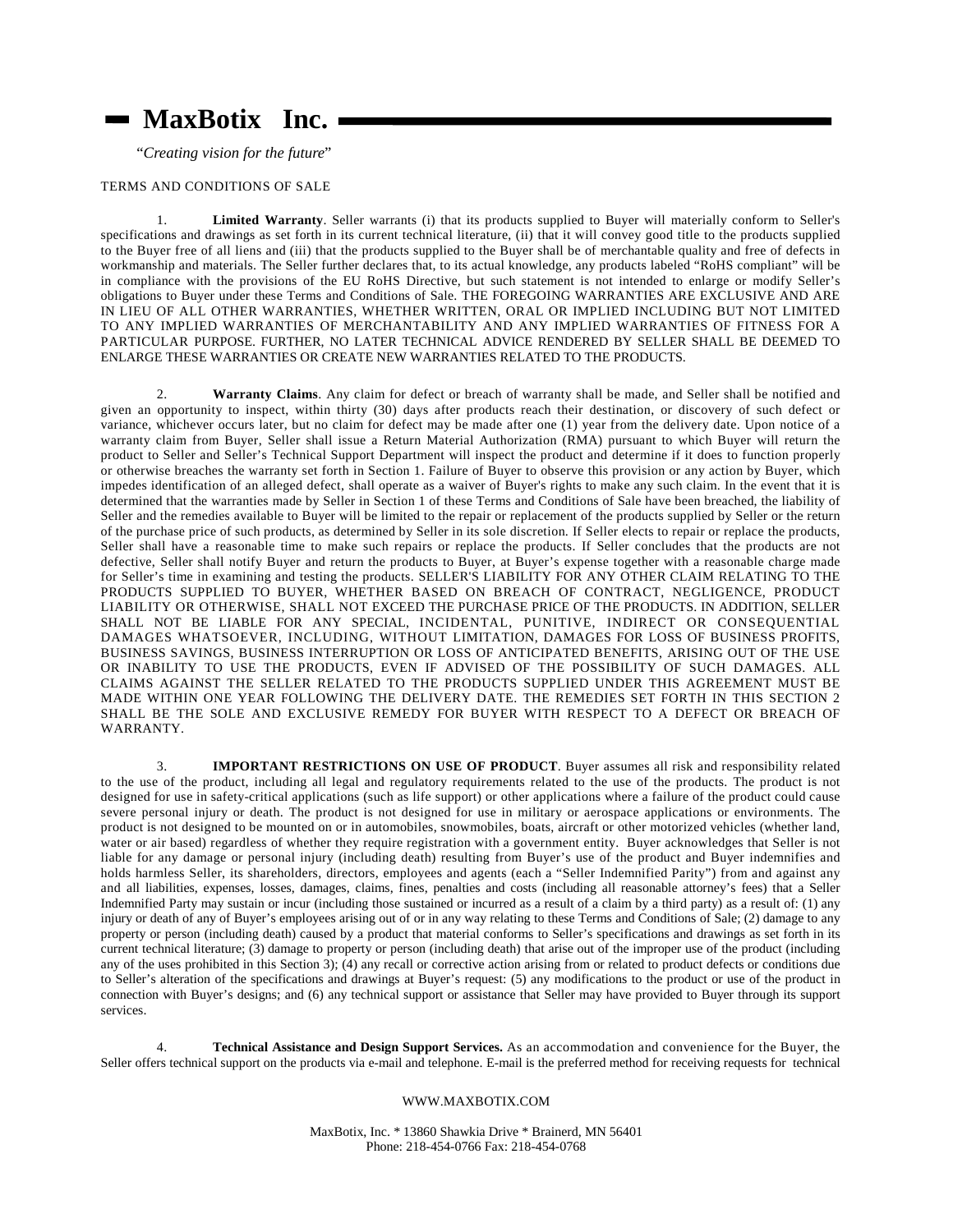support. The Seller's general response time for technical support is one (1) to two (2) business days, but response time may be longer or shorter depending on the volume of requests. Telephone support is also provided Monday through Thursday between the hours of 9:00am and 4:00pm CST, and Fridays between the hours of 9:00am and 11:00am CST. While this support is typically free to all users of the products during the product's usable life, extensive technical support may require time and fees negotiated between the Seller and the Buyer. Buyer is solely responsible for its use or inability to use the product and Buyer's reliance upon any information or recommendation provided by Seller's Technical Assistance and Design Support Services Personnel. Seller's Technical Assistance and Design Support Services personnel strive to provide useful information regarding the products, but does not guarantee that any information or recommendation provided is accurate, complete, or correct or relevant to Buyer's intended application or use of the product. Buyer is responsible for analyzing and determining the appropriateness of any information or recommendation provided by the Seller's Technical Assistance and Design Support Services Personnel as it relates to Buyer's proposed use for the product and no such information or recommendation shall be deemed a warranty with respect to the use of the product. Buyer's reliance on such information or recommendation is at its sole risk and discretion. The Seller reserves the right to deny technical support to any Buyer on any grounds.

5. **Refund Policy**. Buyer may return the products for a full refund within thirty (30) days of the date the products were delivered to Buyer. All refunds must be directed to the original place of purchase. If Buyer purchased products from Seller's website, Seller will refund the purchase price, less any shipping and handling costs. Custom orders of products, regardless of size, are not eligible for a refund. Product orders, having a quantity of 100 or more, are not eligible for a refund.

6. **Buyer Inspection**. Buyer shall examine and inspect the products promptly after delivery. Buyer shall immediately notify Seller in writing of any missing or damaged Products by referencing the accompanying bill of lading. The Products shall be deemed to conform to the applicable specifications despite minor discrepancies that are usual and customary in the trade, and Buyer shall not be entitled to abatement of the purchase price for such minor discrepancies. All products shall be deemed accepted unless Seller is notified in writing of any defects within thirty (30) days from delivery.

7. **Product Modifications**. Seller reserves the right to modify, correct, enhance, improve or make other changes to the products or the product specifications without Buyer's consent and Buyer shall remain liable for payment of the purchase price for the products.

8. **Change Orders**. Any changes to an order after the Seller has acknowledged the Buyer's order shall only be effective if in writing signed by Seller accepting the change.

9. **Delivery**. Delivery and shipment dates indicated on any of Seller's documents are estimated but not guaranteed and Seller will not be liable for any loss or expense incurred by Buyer resulting from a delay in delivery. Unless otherwise consented to in writing by Seller, all shipments are made F.O.B. Seller's plant (Brainerd, Minnesota), and any price which includes freight is quoted solely for Buyer's convenience and is subject to adjustment to the extent of any increase or decrease in transportation charges. Products shall be deemed delivered to Buyer when they are placed in the possession of the carrier at Seller's plant and such date shall be referred to as the Delivery Date. If Buyer intends to cancel its order for the products prior to delivery, Buyer must give Seller thirty (30) days' advance written notice. In such event, Buyer shall pay to Seller an amount equal to 50% of the purchase price for each item of product that was cancelled, along with all costs and expenses, including labor and raw material, incurred by Seller in performing its obligations under Buyer's order, which costs shall include a reasonable allowance for pro-rated expenses and anticipated profits.

10. **Risk of Loss**. Unless otherwise waived in writing by Seller, Seller reserves the right to require payment in cash before shipment of any of the products. Risk of loss, title to and liability for damage to the products shall pass to Buyer upon delivery by Seller to the carrier. No loss or damage to the products during transportation shall relieve Buyer of its obligations to pay Seller for the products.

11. **Payment and Collection**. Buyer shall pay the list price for the products unless the Seller otherwise agrees. Buyer shall also pay all costs of insurance, transportation, import duties, taxes and other expenses that are not included in the list price for the products. Orders are prepaid. Lead times do not start until payment or down payment has been received. Multi-shipment orders require a down payment at the time the order is placed and the balance of payment due before each shipment is released. To the extent Seller issues an invoice, invoices are due 30 days from the date of the invoice. Interest will be charged on unpaid balances at the rate of 1.0% per month, but not to exceed the maximum rate allowed by law, beginning 30 days after receipt of invoice. If Buyer fails to pay the purchase price when due, Seller may exercise any remedy available to it under law or at equity and may decline to make further shipments. Further, in such case, Buyer agrees to pay all costs associated with collection of the amount owed (even if Seller is not required to commence a legal action), including without limitation, collection fees, reasonable attorneys' fees, court costs and other enforcement expenses.

12. **Intellectual Property**. Nothing in these Terms and Conditions of Use gives the Buyer any right, title or license to any of the Seller's intellectual property, including proprietary information or manufacturing processes used in manufacturing the products, all of which remains the sole property of the Seller. Buyer agrees that it will not duplicate any of the Seller's proprietary

## WWW.MAXBOTIX.COM

MaxBotix, Inc. \* 13860 Shawkia Drive \* Brainerd, MN 56401 Phone: 218-454-0766 Fax: 218-454-0768